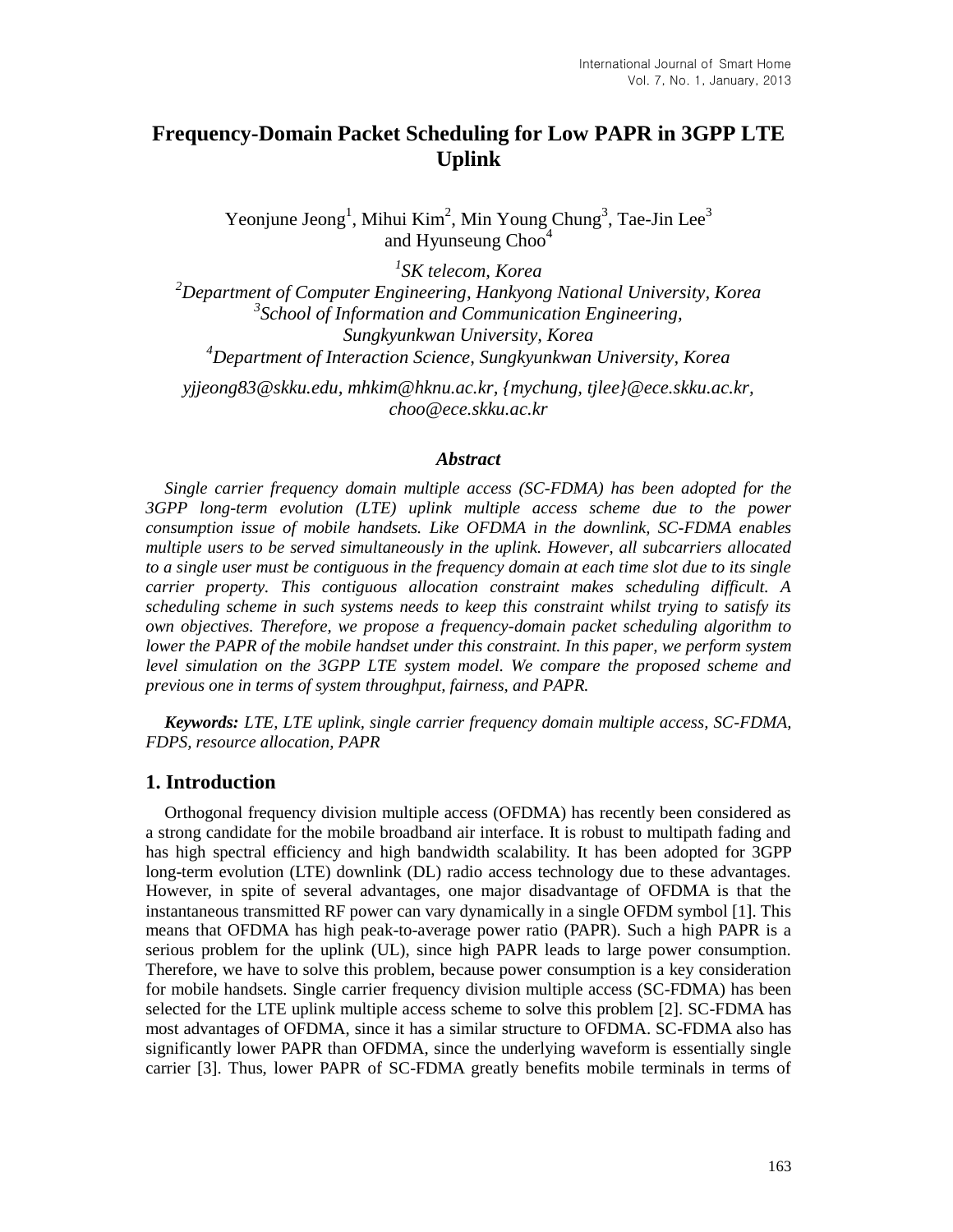transmit power efficiency in the uplink transmission.

As in DL OFDMA, multiple access in UL SC-FDMA is performed by assigning different frequency portions of the system bandwidth to individual UEs based on their channel conditions. Such a simultaneous frequency-domain multiplexing of UEs is performed by frequency-domain packet scheduling (FDPS). In LTE UL, the system bandwidth is divided into multiple sub-bands (i.e., group of subcarriers) termed physical resource blocks (RBs). A scheduler needs to know the instantaneous channel condition across all UEs and all RBs to achieve high multi-user diversity gain, so that the scheduler uses it as input for frequencydomain UE-to-RB allocation. Each UE transmits a sounding reference signal (SRS) to the scheduling node (i.e., base station), which is used as channel quality indicator (CQI), to recognize the channel condition [2]. A base station performs RB-to-UE allocation at each time slot (e.g., every 1ms in LTE) according to its scheduling policy using this CQI for access all UEs and all RBs. Therefore, RB is the minimum scheduling unit by adaptive modulation and coding (AMC) in the time-frequency domain.

Most DL FDPS algorithms proposed to date adopt the well-known proportional fair (PF) algorithm as a basic scheduling policy. They apply the PF algorithm directly to each RB, oneby-one independently. However, such a policy cannot be applied in the UL SC-FDMA. All RBs allocated to a single UE must be contiguous in frequency-domain within each time slot (i.e., sub-frame) due to its single carrier property in the SC-FDMA [4, 5]. Therefore, LTE UL FDPS algorithms must respect this constraint whilst achieving their own scheduling objective. In related work, the UL FDPS algorithm has been proposed using the PF algorithm as a metric value. In [6], it allocates RB-to-UE with max PF metric value and expands RB keeping the contiguous constraint [6]. In [7], it sorted PF metric values depending on the channel condition and allocates RB-to-UE in decreasing order. It also proposed a grouping algorithm that forms groups with several RBs and allocates them to the UE. However, most UL FDPS algorithms proposed to date consider system throughput and fairness, not PAPR. If PAPR is high, power efficiency for the mobile terminal is low; this decreases battery life. Thus, PAPR should be considered in UL FDPS algorithms.

In this paper, we propose the UL FDPS algorithm that enhances system throughput and fairness, whilst reducing PAPR of the mobile terminal under contiguous RB allocation constraint. In general, PAPR is reduced if the number of used subcarriers is reduced in SC-FDMA [1]. Therefore, we do not use some RBs in data transmission that have a low channel condition so that we reduce the number of subcarriers used in the mobile terminal. This does not affect throughput much, as reducing PAPR for the mobile terminal is due to not using RBs that have a low channel condition. We perform system level simulation to compare the performance of our proposed scheme and previous studies in terms of throughput, fairness, and PAPR. Our proposed scheme obtains a lower PAPR for the mobile terminal and has similar performance with regard to system throughput and fairness.

The remainder of paper is organized as follows. We introduce related work on FDPS and explain the system model and PF algorithm we have considered in this paper in Section II. Then, we explain our proposed scheme for low PAPR with a figure and pseudo code in Section III. In Section IV, we perform system level simulation and analyze the result in terms of throughput, fairness, and PAPR. Finally, a conclusion is given in Section V.

#### **2. Background**

#### **2.1 Related Work**

SC-FDMA is used in LTE Uplink as an air interface. SC-FDMA has similar characteristics to OFDMA, while it is a single-carrier transmission scheme. RBs must be allocated to a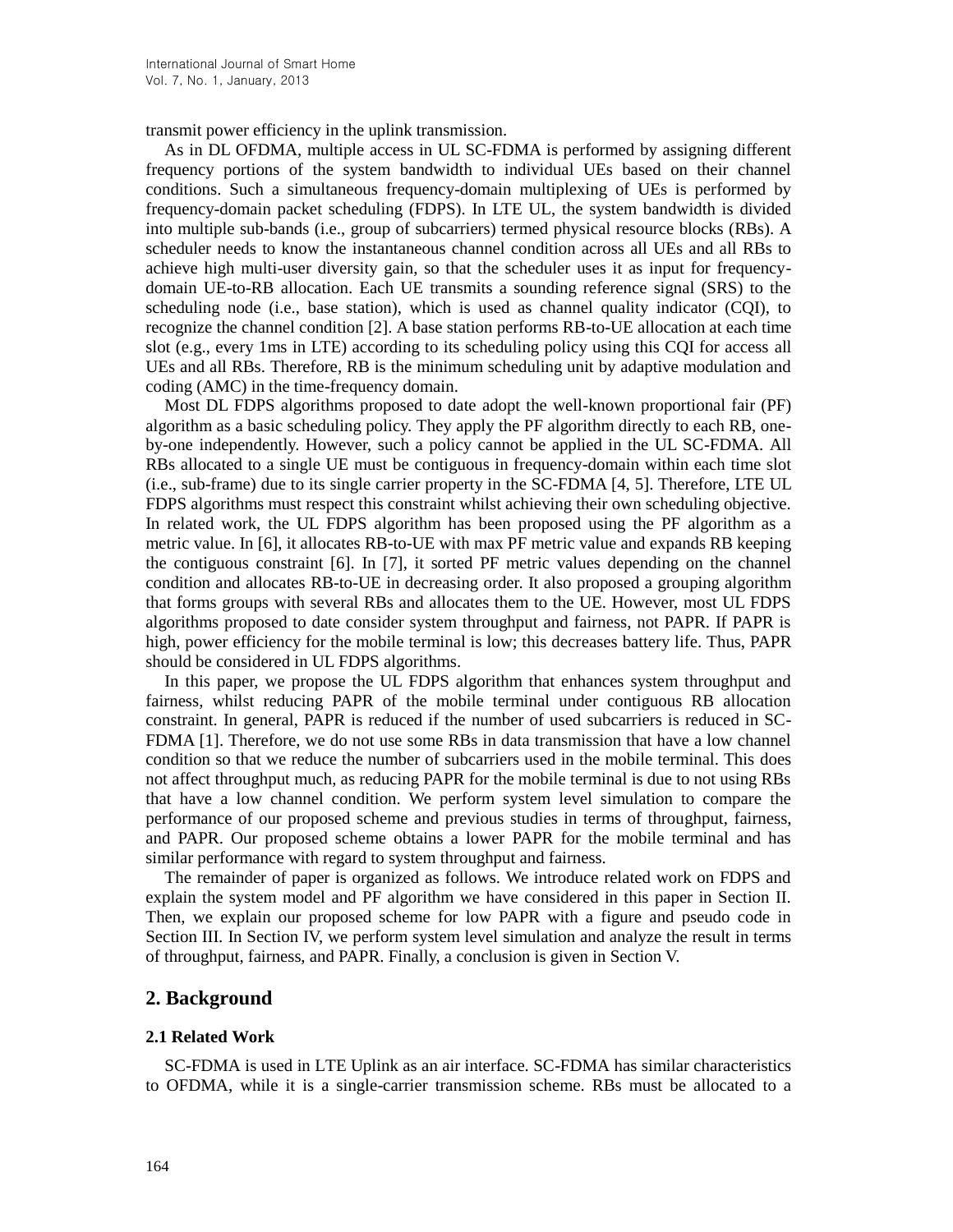certain UE contiguously, as opposed to OFDMA to retain the single carrier property. We introduce three SC-FDMA scheduling schemes under the contiguous RB allocation constraint.

*In-between RBs***.** A scheduler performs RBs-to-UE allocation with the largest PF metric value first in the *In-between RBs* scheme. First, the scheduler picks UE *i* and RB *c* that has the largest PF metric value. If the scheduler does not allocate any RBs to UE *i*, it allocates RB *c* to UE  $i$ . If the scheduler has already allocated any RBs to UE  $i$ , then it allocates RBs contiguously without violating the contiguous RB constraint. For example, suppose that RB 4 is allocated to UE  $i$ , and the one with the next largest metric value is RB 5. If, RB 5 is already allocated to other UE, then it violates the contiguous RB constraint allocating RB 6 to UE *i*. Thus, the scheduler allocates all the "in-between" RBs to UE *i* unless it breaks this constraint. Since the length of such "in-between" RBs is arbitrary, this scheme takes advantage of the situation when the channel condition is good across all the RBs.

*Riding Peaks***.** PF metric values between RBs change with frequency at certain time *t*. In a multi-carrier system, the channel condition (i.e., SINR) is correlated in both time and frequency (depending on the Doppler effect and the time delay spread) [8]. That is, if UE *i* has a good channel condition on RB  $c$ , then the adjacent RBs( $c - 1$ ,  $c + 1$ ) have a high probability of having a high channel condition as well. Therefore, this scheme uses this property. A scheduler allocates the RB with the largest PF metric value first. Next, it allocates adjacent RBs one-by-one in *Riding Peaks*. The important thing is that these RBs must be adjacent to the already allocated RB. Therefore, this scheme takes advantage of the situation when correlation between RBs is high. However, the scheme performs poorly when the channel condition varies dramatically between RBs (i.e., frequency selective fading).

*RB Grouping***.** Channel condition values are indeed correlated in both time and frequency. However, in the general environment, correlation in the frequency domain is not as strong as is the case in the time-domain (frequency selective fading distortion) [8-10]. Such a channel condition, *Riding Peaks,* has a poor result, since it relies on strong channel correlation in the frequency-domain. Thus, grouping PF metric values of RBs help UE-to-RB allocation in frequency selective distortion. That is, we consider frequency selective fading channel to be strongly correlated channel in the frequency-domain as grouping RBs. In this scheme, if there are *m* RBs and *n* UEs in the system, then group size is *floor*(*m*/*n*). Next, the scheduler applies *Riding Peaks* to the grouped PF metric values of the RBs. This scheme has an advantage when there are many active UEs in the system in the frequency selective fading channel.

#### **2.2. System Model and PF Consideration**

In this paper, we consider a cellular network in which UL system bandwidth is divided *m* RBs, and we have a base station and *n* active UEs. The base station allocates *m* RBs to *n* UE with the contiguity constraint at each time slot *t*. We use the full buffer model that UE always has data to transmit, so that they can be scheduled at each time slot. Therefore, the base station scheduled *n* UE and *m* RB at each time slot. We define a variable  $x_i^c(t)$  that indicates RB *c* is allocated UE *i*. If  $x_i^c(t) = 1$ , then RB *c* is allocated to UE *i*. We assume that the channel condition depends on UE and RB. We consider the frequency selective fading channel, so that the channel condition changes according to time and frequency. Therefore, each RB has a different channel condition according to UE at each time slot.

In this paper, we use the well-known PF algorithm as the scheduling metric [11]. The PF algorithm aims to maximize the logarithmic utility function  $\sum_i \log R_i$ , where  $R_i$  is the long-term service rate of UE *i*. The PF algorithm makes it possible to achieve high throughput and high fairness simultaneously.  $\Sigma_i r_i(t)/R_i(t)$  should be maximized, where  $r_i(t)$  is an instantaneous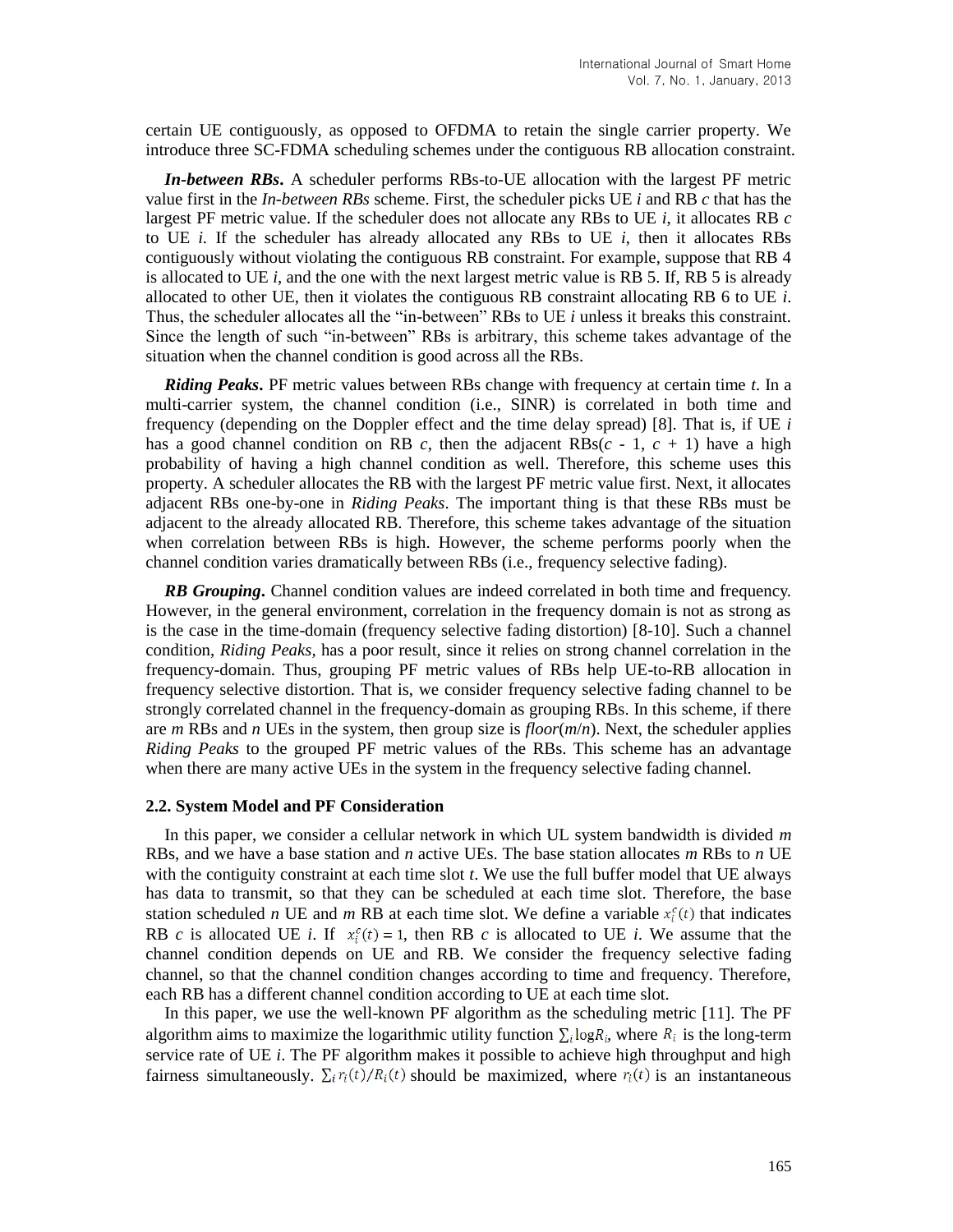achievable data rate of UE *i* at time slot *t* to maximize  $\sum_i \log R_i$ . Therefore, the PF algorithm always schedules the UE with the maximum  $r_i(t)/R_i(t)$  value at each time slot *t*. In this paper we define  $\rho_i^c(t) = r_i^c(t)/R_i(t)$  as the PF metric value on UE *i* and RB *c*. We aim to maximize the following equation at time slot *t*.

$$
\max \sum_{i} \sum_{c} x_i^c(t) \rho_i^c(t) \tag{1}
$$

A scheduler receives an input matrix *M*, which has PF metric values as elements at each step *t,* as shown in Figure 1 to satisfy Eq. (1), where the size of *M* is [*n* x *m*]. We explain how to perform UE-to-RBs allocation for low PAPR using matrix *M* as an input of the scheduler in the next section.

|                            | RB <sub>1</sub>           | RB <sub>2</sub>   | $\cdots$ | RB <sub>m</sub> |  |
|----------------------------|---------------------------|-------------------|----------|-----------------|--|
| UE <sub>1</sub>            | $\rho_{\rm l}^{\rm l}(t)$ | $\rho_{1}^{2}(t)$ | $\cdots$ | $\rho_1^m(t)$   |  |
| $\mathsf{UE}_2$            | $\rho_2^1(t)$             | $\rho_2^2(t)$     |          | $\rho_2^m(t)$   |  |
| ÷.                         |                           |                   |          |                 |  |
| $\mathsf{UE}_{\mathsf{n}}$ | $\rho_n^{\text{I}}(t)$    | $\rho_n^2(t)$     | $\cdots$ | $\rho_n^m(t)$   |  |

### **Figure 1. Input Matrix of** *M*

#### **3. Proposed Scheme: RB Reservation**

In this section, we explain a proposed scheduling scheme that achieves high system throughput and fairness and makes a UE has low PAPR. Most of all DL FDPS schemes apply the PF algorithm directly over each RB. Then, the scheduler serves the UE independently that has largest PF metric values  $r_i(t)/R_i(t)$ , on RB *c* at each time slot *t*. However, LTE UL cannot apply such a scheme in DL due to the contiguous RB allocation constraint to retain the single carrier property in SC-FDMA. That is, the scheduler cannot allocate RB in a distributed fashion. SC-FDMA also has the property that the PAPR of transmit signal decreases, as the number of subcarriers used in data transmission reduces [1]. Thus, in this paper we exploit the PF metric value,  $\rho_i^c(t)$ , to achieve high system throughput and fairness and to maximize Eq. (1) under contiguous RB allocation constraint, whilst lowering PAPR of UE.

In general, the channel correlation in the frequency-domain is not as strong as the one in the time-domain. That is, the correlation is strong in the overall frequency, but not in the adjacent RBs (small-scale variation). For example, a certain UE has a good channel condition in the overall frequency, but some channels have a poor channel condition. That is, the overall channel condition is good for a UE, but a sudden drop (poor channel quality) can occur in a small portion of channels. If this sudden drop occurs frequently, then it is difficult to satisfy Eq. (1), whilst following the contiguous RB constraint. We allocate sudden drop RB to maintain the contiguous RB constraint to solve this problem whilst satisfying Eq. (1). We have to use a high order modulation and low coding rate, since this RB has low SINR. That is, we obtain low throughput with this RB, since we must use a low level of AMC. Therefore, we propose the *RB Reservation* scheme that does not use this RB in data transmission to reduce the PAPR of UE.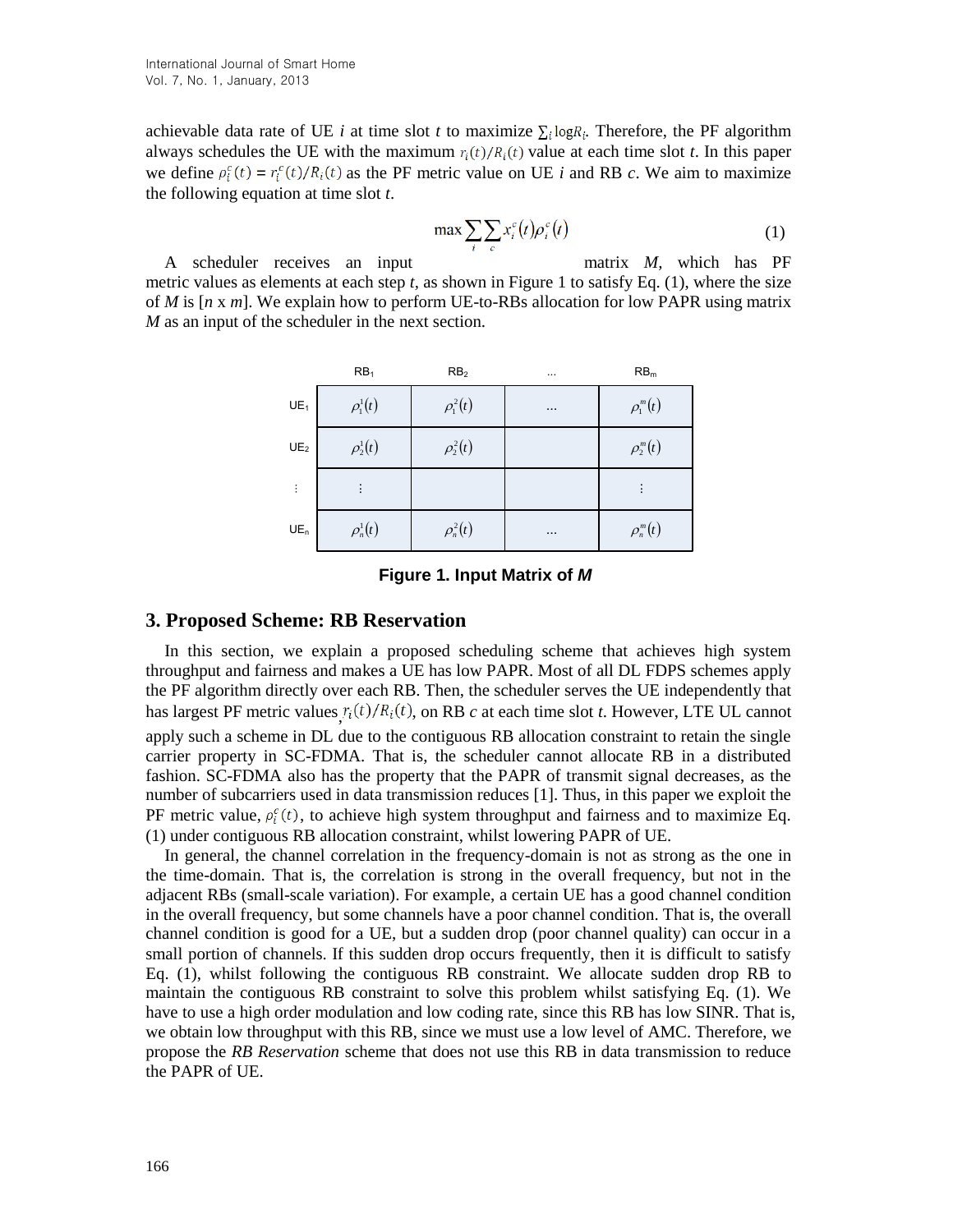The basic idea of *RB Reservation* is using the similarity of the channel, such that even if there are many small-scale variations in the frequency selective fading channel, the overall channel condition is similar. (i.e., channel is highly correlated across the overall frequency, but not in a small portion of the frequency.) Therefore, we allocate the sudden drop RB if the one in the middle of the RBs that has good channel quality to follow the contiguous RB allocation constraint and to satisfy Eq. (1). For example, scheduling is not done efficiently to maintain the contiguous RB constraint, if the adjacent RB has low channel quality. (The scheduler cannot satisfy Eq. (1).) Therefore, the scheduler considers not only both the left and the right side RB of the already assigned RBs, but also their adjacent RBs to satisfy Eq. (1) in the frequency selective fading channel. Table 1 details the *RB reservation* algorithm.

# **Table 1.** *RB reservation*

1: Let S be the sorted list of all the metric values  $\rho_i^c(t)$  from input matrix M in decreasing order 2: Let  $R$  be the set of the remained RBs 3: Let  $A$  be the matrix of the already assigned RBs to UEs 4. Let  $V$  be the matrix of the reserved RBs to UEs 5: *m* is the number of RBs, *n* is the number of active UEs 6: *Max\_dist*  $\leftarrow$  2  $7: b \leftarrow 0$  $8: k \leftarrow 1$ 9: **while**  $R = \emptyset$  **do** 10: Pick RB  $c$  and UE  $i$  with  $k^{th}$  highest metric value 11: **if** (*c* is adjacent to *A*) or ( $A = \emptyset$ ) then 12: Assign RB *c* to UE *i* 13:  $S \leftarrow S - \{\rho_i^c(t)\}, R \leftarrow R - \{c\}, A \leftarrow A \cup \{c\}$ 14:  $k \leftarrow 1$ 15: **elseif** (distance between *c* and *A* equals *Max\_dist*) and (metric value of UE  $i$  is not the highest one in RB  $b$  form  $M$ ) then 16: **if**  $(c$  is on the right side of  $A$ ) **then** 17:  $b \leftarrow c-1$ 18: **else** 19:  $b \leftarrow c + 1$ 20: Assign RB *b* and *c* to UE *i*  $S \leftarrow S - \left\{\rho_i^b(t), \rho_i^c(t)\right\}, R \leftarrow R - \left\{b, c\right\}, A \leftarrow A \cup \left\{b, c\right\}, V \leftarrow V \cup \left\{b, c\right\}$ 21: 22:  $k \leftarrow 1$ 23: **else** 24:  $k \leftarrow k+1$ 

The *RB Reservation* scheme considers not only the adjacent RB, but also each of the two RBs on the left and right sides of the RB with the largest metric value. (i.e., we consider  $Max\_dist = 2$  in this paper.) For example, if RB *c* has the largest metric value, then the scheduler considers not only adjacent RBs of RB  $c$ ,  $c - 1$  and  $c + 1$ , but also  $c - 2$  and  $c + 2$ . That is, if RB *c* is the already assigned to UE *i* and RB *c* + 2 is the one with the largest metric value, then RB *c* and *c* + 2 are adjacent to each other in *RB Reservation* scheme. In this case,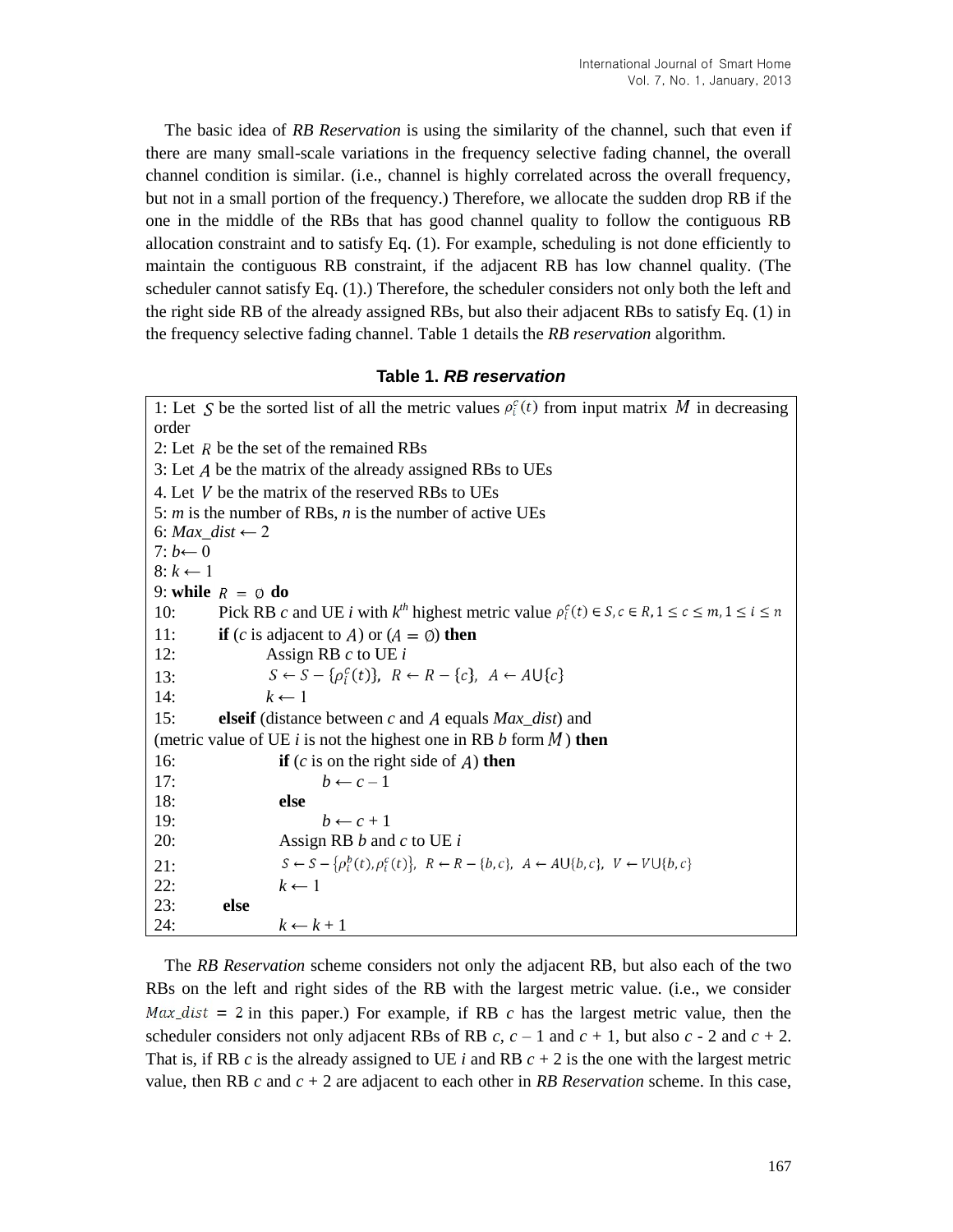even if RB *c* + 1 (i.e., The RB is in between the one already assigned to the UE *i* and the candidate RB being allocated to UE *i*.) has very low channel quality, the scheduler allocates those RBs,  $c + 2$  and  $c + 1$ , to preserve the contiguous RB constraint. The reason being because if the previous RBs have good quality, but neighboring RB quality drops very low suddenly, (i.e., sudden drop) then the next RB has good quality with high probability, since channel quality is correlated in the frequency domain.

Figure 2 shows an example of UE-to-RB allocation by the *RB Reservation* scheme in the frequency selective fading channel. First, the scheduler picks UE *i* and RB *c* with the largest metric value from input matrix *M*, if the RB *c* is adjacent to the already assigned RBs to UE *i* or there is no already assigned RB to UE *i*. Otherwise, the scheduler finds the combination of UE and RB with the second largest PF metric value. If the scheduler repeats this procedure until all RBs are allocated, then All UEs are assigned RBs contiguously. For example, if RB *c* – 2 is already assigned to UE *i* and RB *c* is the one with the largest metric value, then RB *c* can be allocated to UE *i*, since it is adjacent to RB *c* -2 in *RB Reservation* scheme. In this case, even if RB *c* – 1, in between RB *c* - 2 and RB *c,* has a very low PF metric value, the scheduler allocates RB  $c$  and  $c - 1$  to UE i together to preserve the contiguous RB allocation constraint. In addition, the sum of the PF metric value of the system is maximized, as every UE achieves the high sum of the PF metric value. Consequentially, system throughput increases as the sum of PF metric values increases.

The *RB Reservation* scheme has the following benefit. First, UE has low PAPR, as it does not use RBs with poor channel quality in data transmission. In the SC-FDMA process, UE's data are spread by the discrete Fourier transform (DFT) operation; then, the spread signal is mapped onto subcarriers based on the result of the scheduling scheme. Then, these subcarriers are used as an input of the inverse discrete Fourier transform (IDFT) operation. In this case, the PAPR of the signal decreases as the size of the DFT decreases [1]. Therefore, the PAPR of UE is reduced, since the size of DFT is reduced by not using the RBs in poor channel conditions in the *RB reservation* scheme. Second, the *RB reservation* scheme enhances system throughput by allocating RBs to UE efficiently. It achieves large multi-user diversity gain by maximizing Eq. (1). We focus on PF metric values  $\rho_i^c(t) = r_i^c(t)/R_i(t)$  at time slot *t*. One key observation is that, for each UE *i* for the denominator,  $R_i(t)$ , is constant for all RBs. Thus, the PF metric value of each RB  $c$  is determined by the instantaneous channel rate  $r_i(t)$ . That is, each UE's PF metric values fluctuate exactly as the instantaneous channel rate changes between RB to RB at time slot *t*. Therefore, the *RB reservation* scheme enhances total system throughput, since it maximizes the sum of PF metric values.

### **4. Performance Evaluation**

We have performed system level simulation to measure the performance of *RB Reservation* scheme. We consider a single cell environment with no interferer cells. We generate the frequency selective fading channel based on the Typical Urban channel model, as specified in 3GPP deployment evaluation [12]. Table 2 shows the basic parameters and assumptions used in the simulation.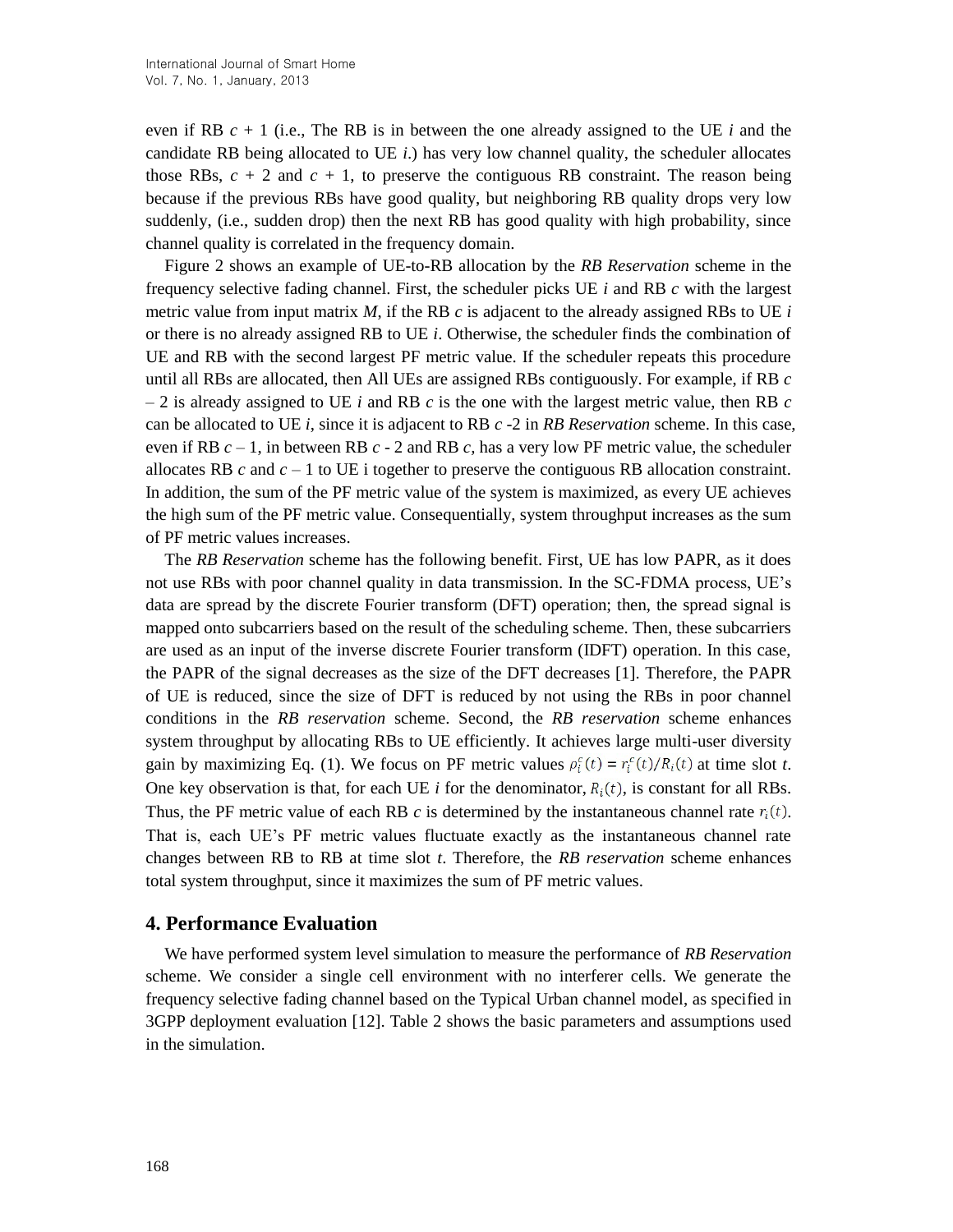

**Figure 2. Example of Resource Allocation by RB Reservation**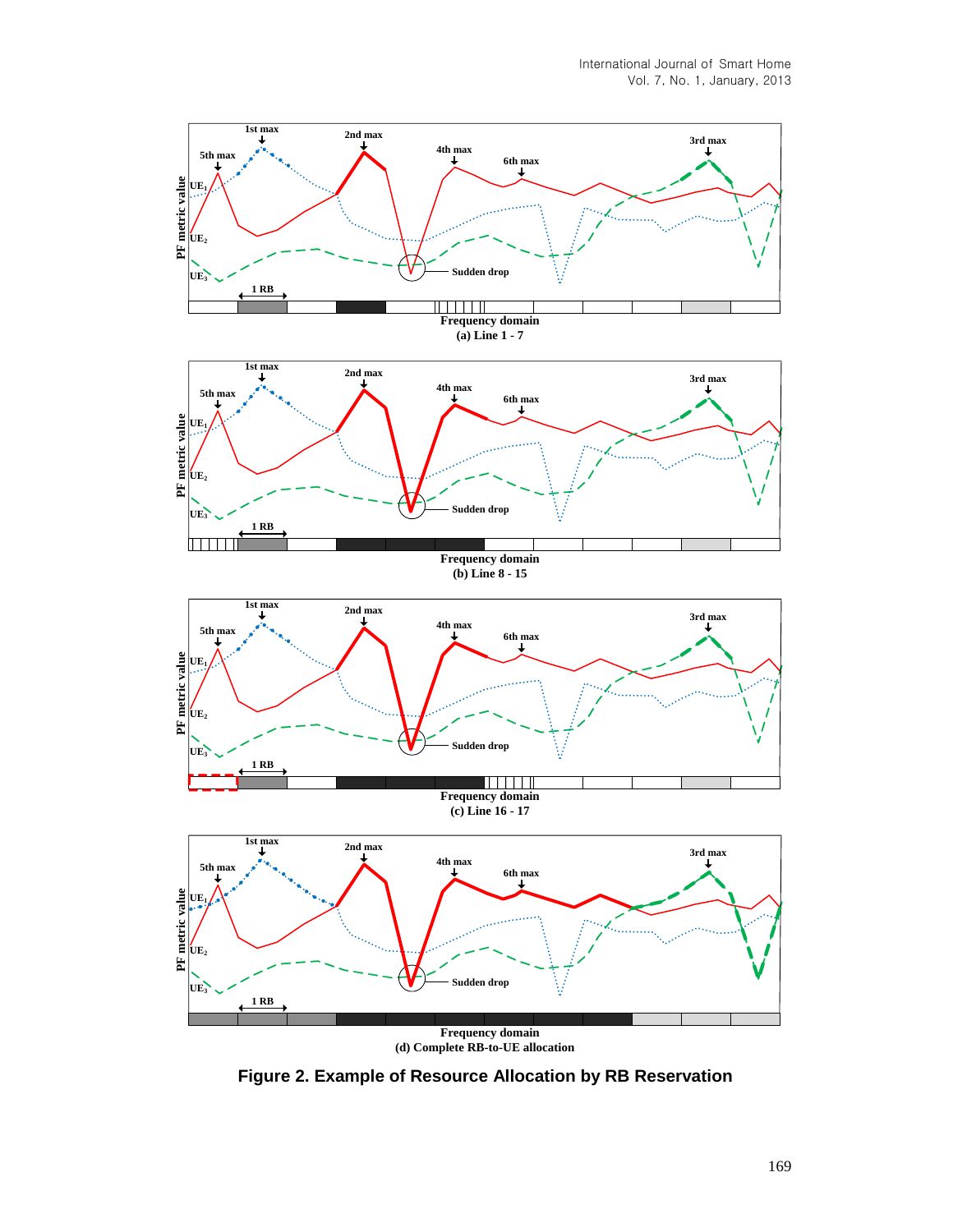| <b>Parameter</b>             | <b>Setting</b>     | <b>Parameter</b>           | <b>Setting</b>           |
|------------------------------|--------------------|----------------------------|--------------------------|
| System bandwidth             | 20 MHz             | Transmission time interval | 1 ms                     |
| Number of subcarrier per RB  | 12                 | Channel model              | <b>Typical Urban</b>     |
| RB bandwidth                 | 180 kHz            | UE speed                   | $3 \text{ km/h}$         |
| Number of RBs                | 100                | UE receiver                | 1x2/MMSE                 |
| UE power                     | 23dBm              | Modulations and Coding     | QPSK: 1/3, 1/2, 2/3. 3/4 |
| UE distribution              | Uniform            | rates                      | 16QAM: 1/2, 2/3, 3/4     |
| Number of active UEs in cell | 10, 20, 30, 40, 50 |                            | 64QAM: 1/2, 2/3, 3/4,    |
| Traffic model                | Full buffer        |                            | 5/6                      |

**Table 2. Simulation Parameters**

UEs are uniformly deployed in a cell. We measure system throughput to analyze the performance of the *RB reservation* scheme. We also measure PAPR of UE to examine if the *RB reservation* scheme is working well in the frequency selective fading channel. We also performed system level simulation for the *In-between RBs*, *Riding Peaks*, *RB Grouping*, and *Max-PF* scheme to compare the *RB reservation* scheme in terms of system throughput. The *Max-PF* scheme performs RB-to-UE allocation by assigning the RB with the largest PF metric value to the UE without the contiguity RB allocation constraint. Thus, it offers the upper bound in terms of throughput due to optimizing Eq. (1). We also measure system fairness by the well-known Jain's fairness index.



**Figure 3. System Throughput Figure 4. Fairness Index with Varying Number of Users**



**Figure 5. PAPR**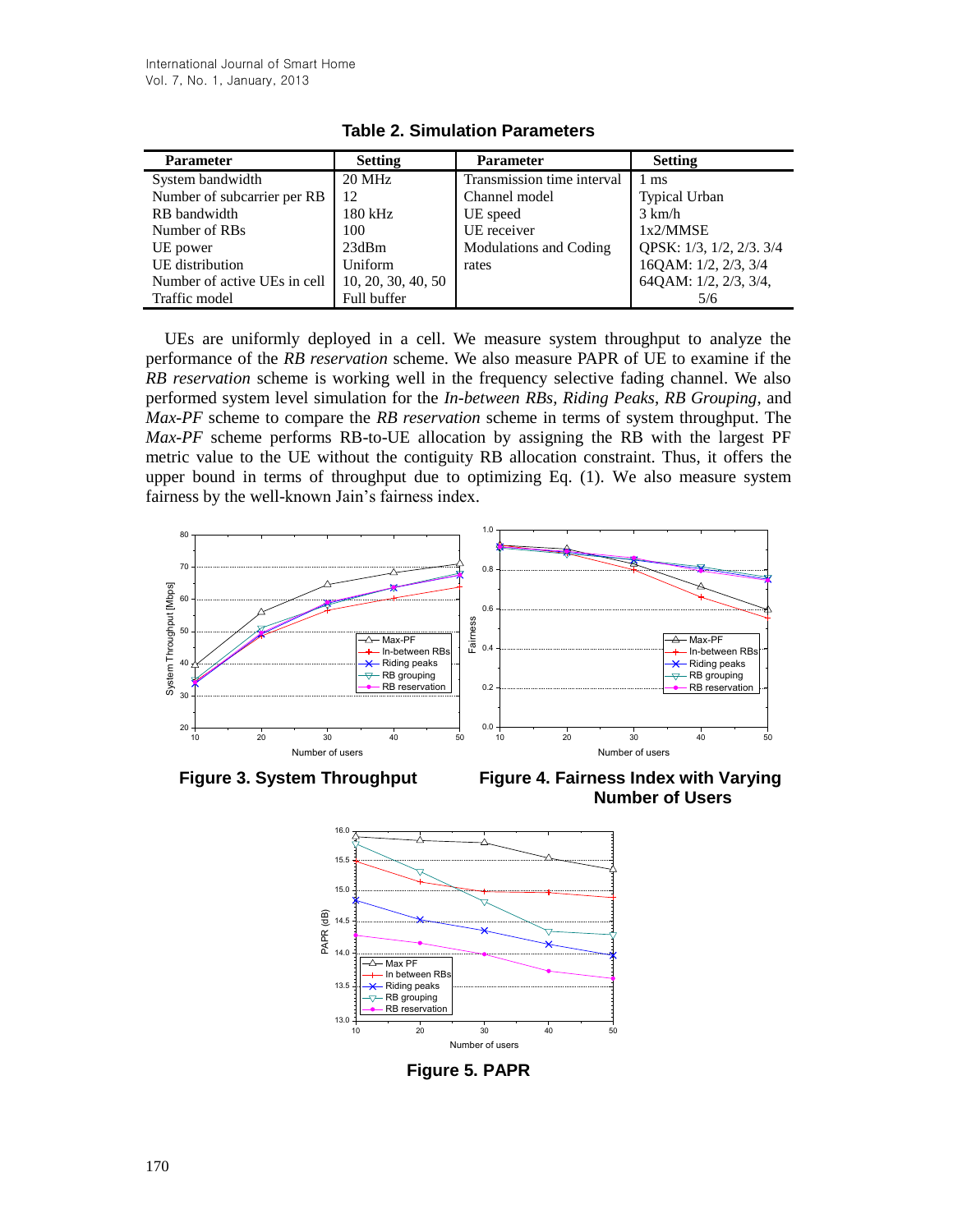Figure 3 shows the system throughput based on the number of UEs. System throughput increases as the number of UE increases, since multi-user diversity gain increases. In the case of the *Max-PF* scheme, it always has maximum throughput compared to other schemes, since it allocates the RBs with the largest PF metric value, without the contiguity RB allocation constraint. Therefore, it optimizes Eq. (1) and offers an upper bound in terms of throughput in the SC-FDMA. In the case of the *In-between RBs* scheme, it has similar performance when the number of UEs is less than 20. However, if the number of UEs exceeds 20, then it has lower performance than other schemes, since it does not exploit multi-user diversity and most RBs are allocated to a certain UE. Our proposed scheme, *RB Reservation*, has similar performance with *Riding Peaks* and *RB Grouping* schemes despite not using some RBs in data transmission. That is, the RB Reservation scheme utilizes small-scale variations in the frequency selective fading channel adoptively. Therefore, the *RB Reservation* scheme is close to optimal performance in terms of system throughput.

Figure 4 shows fairness according to the number of UEs. Fairness decreases as the number of UEs increases, since the number of assigned RBs per UE decreases. *Max-PF* has low fairness compared to the *Riding Peaks*, *RB Grouping*, and *RB Reservation* schemes, since a particular UE with a good channel condition has relatively many RBs. *In-between* RBs also has low fairness for the same reason. Especially, *In-between* RBs has the disadvantage in the frequency fading channel, since it does not adopt small-scale variations well. The *RB Reservation* scheme has similar performance with *Riding peaks* and *RB Grouping* in terms of fairness, as in case of throughput. Each UE has similar fairness between them, since the *RB Reservation* scheme performs RB-to-UE allocation considering the channel condition of each UE and RB. The *RB Reservation* scheme also uses the PF metric value as a scheduling metric, so it enhances system throughput and fairness effectively.

Figure 5 shows the PAPR of UE according to the number of UEs. PAPR of UE decreases as the number of used subcarriers is reduced in data transmission [1, 13]. That is, as long as a lower number of RBs (i.e., group of subcarrier) is assigned to UE, then the PAPR of UE decreases. Therefore, PAPR decreases as the number of UEs increases, since the number of RBs assigned to UE decreases, as shown in Figure 5. Therefore, the *RB Reservation* scheme has the lowest PAPR among other schemes, because each UE uses fewer subcarriers in data transmission, as it is not using an RB with poor channel condition in the *RB Reservation* scheme. In general, as long as the signal PAPR is high, the power amp needs large a back-off to operate in the linear region. It degrades power efficiency and consumes energy rapidly [14, 19]. In addition, as long as PAPR is high, the bit error rate (BER) increases, since in-band and out-of band distortion increases [13]. Our proposed scheme, *RB Reservation*, has 2dB lower PAPR compared to the *Max-PF* scheme. Therefore, the *RB Reservation* scheme improves battery efficiency by over 15 percent [15]. In addition, the *RB reservation* scheme improves the performance tenfold compared to the *Max-PF* scheme, in terms of BER [13]. In conclusion, the RB Reservation scheme improves power efficiency, battery life, and BER performance, reducing the PAPR of UE.

### **5. Conclusion**

The multiple access scheme with low PAPR is required due to the battery life of UE in LTE UL. Therefore, SC-FDMA has been adopted, rather than OFDMA, because OFDMA has high PAPR. SC-FDMA has most of the advantages of OFDMA whilst it has lower PAPR than OFDMA due to its single carrier property. However, all RBs allocated to a single UE must be contiguous in the frequency-domain within each time slot to maintain its single carrier